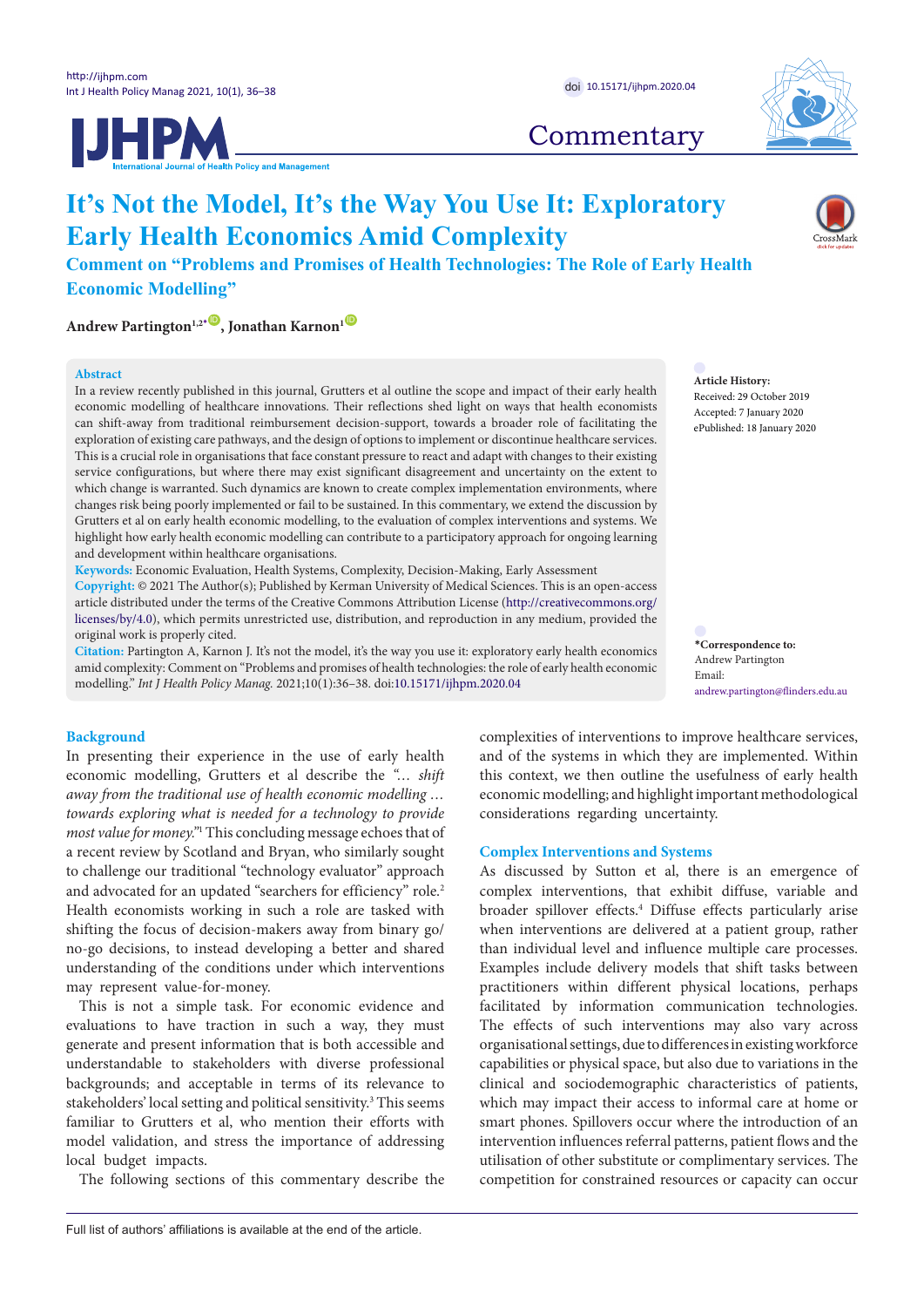between services that are adjacent and down-stream to the target of a new intervention and represent additional financial impacts that may warrant inclusion within health economic models.

Grutters et al identified dependency on organisational setting and the presence of spillover effects as barriers, noting *"[o]ne specific barrier that we encountered several times was that an innovation would result in reallocating care from one clinical specialty to another."*<sup>1</sup> Such "*… broader criteria were not quantified*" in their early health economic modelling, but they noted that these effects *"… may limit the commercial viability of an innovation."*<sup>1</sup>

The health services into which complex interventions are implemented are themselves, complex-adaptive systems. Such systems are characterised by interacting stakeholders, who actively pre-empt, adapt and influence the technical and social developments associated with an intervention. Different stakeholders may adapt to differing extents, often with alternate goals, which invariably impact on the success of implementation.<sup>5,6</sup> Key distinctions between simple implementation settings and more complex (sometimes bordering on chaotic) settings are relatively high levels of disagreement amongst stakeholders regarding potential options (eg, options for targeting and sequencing interventions), and stakeholders' conceptualisation of the magnitude and uncertainty of the expected effects of different options.7

# **Participatory Modelling for Iterative Development and Implementation**

Grutters et al experience that early health economic modelling rarely informs a binary 'go/no go' decision, also applies to interventions that are more complex, or are to be implemented in complex systems. Instead, the more relevant decision focus may be a 'not yet' or 'yes, but (with conditions)' decision, using economic modelling as an iterative and ongoing process. This requires the encouragement of nuanced deliberation, applying participatory methods that help stakeholders understand both the possibilities, about which they may be unaware or disagree; and the probabilities, around which there is an uncertainty of effects.<sup>8</sup>

This reframing of the decision problem denotes the distinct role of early heath economic modelling to support a formative process that shapes the development and tailoring of interventions. The promotion of iterative economic modelling for such support is nothing new,9 but its application has been limited. However, there appears to be renewed encouragement and receptiveness within health services to foster "learning systems,"10 whereby the complexities of a service and intervention are explicitly represented, and explored in an iterative process. Such a process facilitates the engagement of diverse stakeholders in the development of interventions through a common language and framework.<sup>5</sup>

Grutters et al reported that their early health economic modelling helped to identify and pre-empt challenges; interestingly though however, only one of the 33 assessments resulted in further research into the implementation setting  $(ie, usual care).<sup>1</sup>$  In the context of complex systems, there may be benefit in also modelling the effectiveness of existing technologies *in situ*, to better understand aspects of current care pathways with the greatest capacity for improvement, to inform the design of new delivery models.

This corresponds to the notion that it is not necessarily the model itself that is informative, but rather the modelling process. Indeed, the interim National Institute for Health and Care Excellence (NICE) guidance on service guidelines suggests this: *"Even if a fully modelled analysis is not possible, there is value in the process of development, as it will help to structure Committee discussions."*<sup>11</sup>

# **Uncertainty and Formative Evaluations**

Love-Koh notes in his commentary on Grutters et al notes that probabilistic sensitivity analyses is the gold standard for representing overall uncertainty and valuing the collection of further information.12 Grutters et al make a fair point that *"… for an audience without expertise in economic evaluation, we feel that scenario and threshold analyses, as well as deterministic sensitivity analyses … are most informative in providing insight."*<sup>1</sup> Further, they highlight the real risks of *"pseudo-certainty of the results."*<sup>1</sup> There is a need to guard against 'garbage in, garbage out' modelling based on data that we know to be fragmented, poorly linked with long-term outcomes, and inconsistently/sparsely populated.<sup>13</sup>

Informed, explicit elicitation of a models' input parameters can be scientific and a means to illuminating the extent of uncertainty and providing a framework for exploring underlying assumptions, to be contested and updated with additional evidence.<sup>14</sup> In addition to representing input parameter uncertainty and the value of ongoing data collection, the need to represent structural uncertainty may be more acute for early health economic modelling than at later stages when there may be greater certainty on the validity of a single model structure.15 Methods for the elicitation of information from relevant experts continue to improve and these methods are likely to strengthen and improve the value of early health economic modelling.

## **The Take-Home Message**

Grutters et al reported on the use of early health economic modelling, noting the rarity of 'no go' decisions and advocating for an exploratory role for health economists.<sup>1</sup> This highlights the usefulness of an iterative health economic modelling process, rather than the model itself, to improve understanding of the expected effects of healthcare innovations. Participatory health economic modelling is an important tool to support the design of complex interventions with increased levels of diffuse, variable and spillover effects. Involving stakeholders in the modelling process is important because it enables stakeholders within complex-adaptive systems to form a shared understanding of options, probabilities and impacts. The appropriate representation of uncertainty is critical to the validity and value of early health economic modelling, including parameter and structural uncertainty.

## **Acknowledgements**

Funding from the Australian National Health and Medical